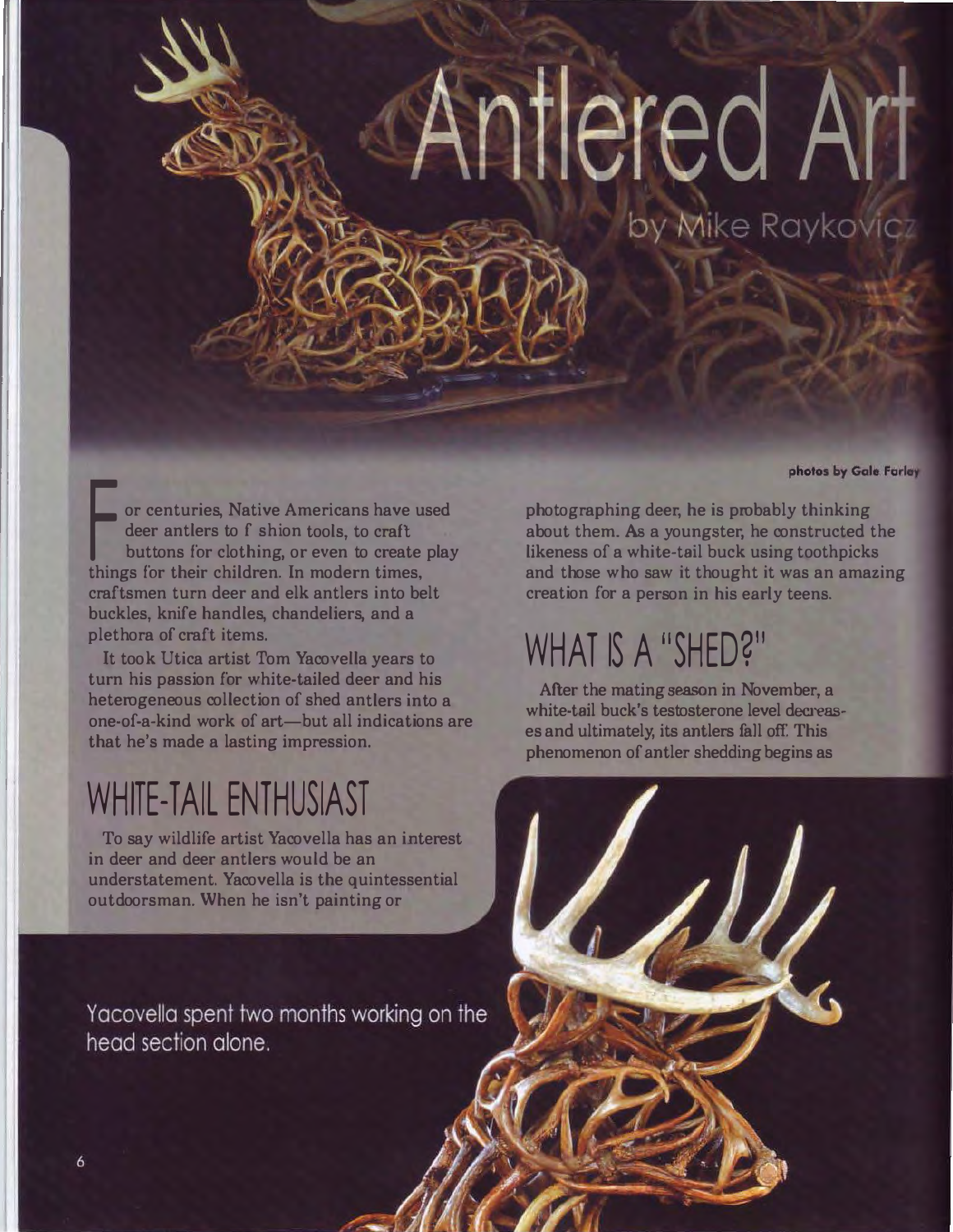Naturally broken antlers were used to form the buck's nostrils.

early as the middle of December, and by the middle of February, almost all bucks in New York have shed their cranial adornment. The sheds" lie where the bucks lost them and while mice or other rodents may quickly consume them, those who know where to look can often find them.

In 1952, while hiking in the Adirondacks, Yacovella discovered a shed deer antler. This was the first of more than 300 he's discovered since then. Most people would find the discovery of a deer antler curious at best and continue on their way, but not Yacovella. "If there's one there must be more," he reasoned, and so, every spring for more than fifty years, he has searched for additional sheds.

Yacovella concentrates his searches in known deer "vards"-areas where white-tails concentrate around a food source in an effort to survive the ess of winter. Yacovella begins his annual search by looking for



well-used deer trails. Once he locates a good one, he concentrates his search approximately 40-60 yards from the leeward side, where bucks are likely to travel.

#### **IDEA IS BORN**

In early 2001, Yacovella began thinking about what to do with the massive pile of antlers he had accumulated. He remembered the deer sculpture he had constructed out of toothpicks almost fifty years earlier, and the idea to sculpt a life-sized, mature, white-tail buck using his antlers was hatched. Yacovella usually works in watercolors and acrylics, so at first, he was apprehensive that a three-dimensional sculpture might prove to be overly challenging. Nevertheless, he was determined to use his knowledge of deer and deer anatomy, along with his artistic ability, to create Tribute to the Whitetail<sup>©</sup>.

As he began the project, Yacovella looked at each antler as a piece of a puzzle. To retain the

The tail and ears were created using antlers with fine tines.

> Yacovella as a teen with his original toothpick sculpture.